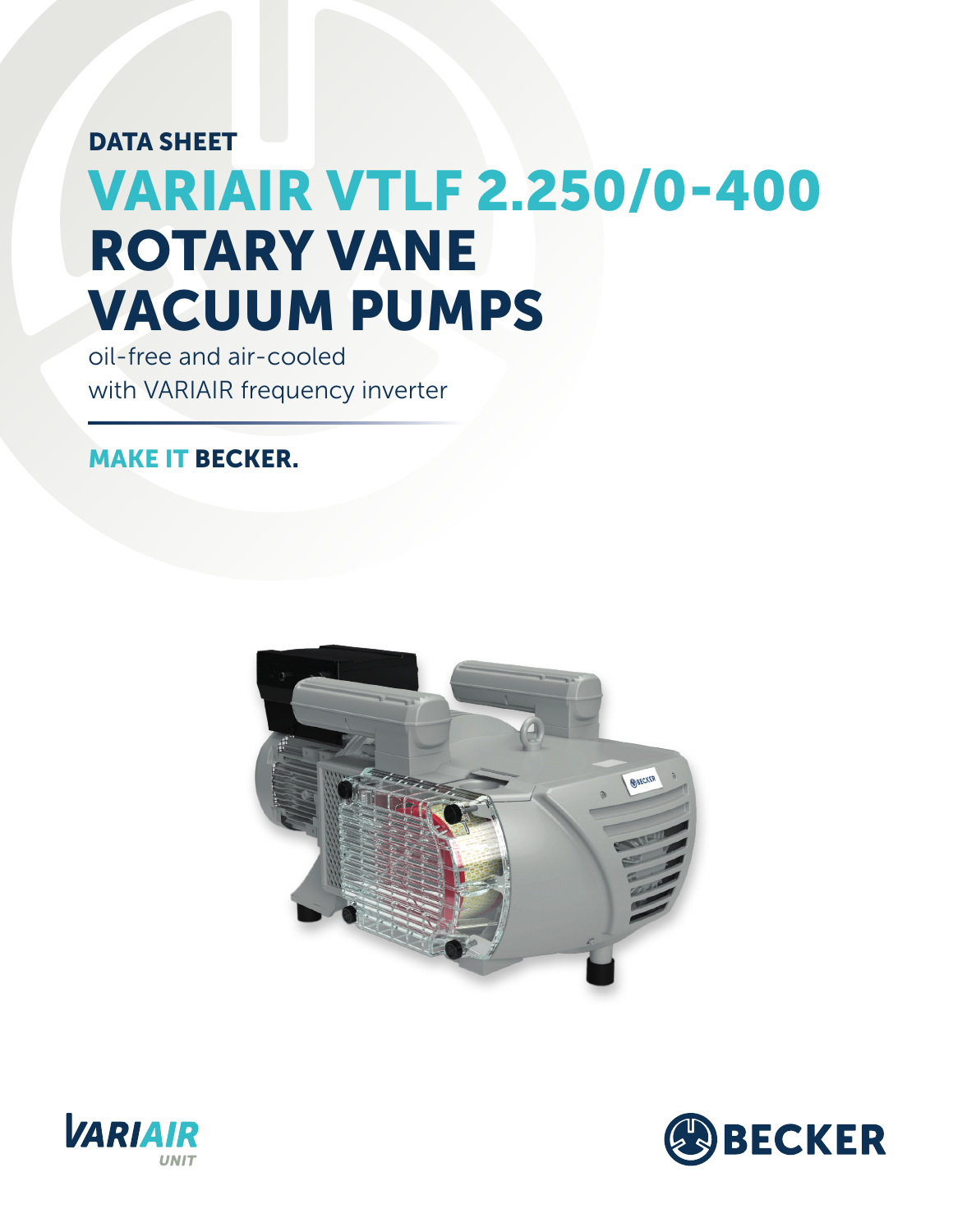



- 1 Vacuum connection (G2½)
- 2 Vacuum relief valve with silencer
- 3 Blow-off valve with silencer
- **▪** Including integrated suction air filter
- **•** The motor illustration may vary.
- **▪** Dimensions in inch

| "M.                                     | н |                     |  |
|-----------------------------------------|---|---------------------|--|
|                                         |   | mm [inch] mm [inch] |  |
| 42969654300114TA 500 [19,7] 1200 [47,3] |   |                     |  |
| 42969601300000CT 580 [22.9] 1250 [49.3] |   |                     |  |



| Suction<br>air rate | Vacuum  | <b>Frequency</b> | Emission sound<br>pressure level <sup>1)</sup> | Weight | $\frac{10.15}{10.25}$ $\frac{11}{12}$<br>M<br>$3 - 1$ |      |
|---------------------|---------|------------------|------------------------------------------------|--------|-------------------------------------------------------|------|
| <b>CFM</b>          | in. HgV | <b>Hz</b>        | dB(A)                                          | lbs    | <b>Frequency inverter</b>                             | A    |
| max.                | max.    |                  | max.                                           |        | <b>VAU7.5/3</b>                                       | max. |
| 164.7               | 23.6    | $30 - 60$        | 79                                             | ≈595.4 | $10.1$ hp<br>400-480 V +10%<br>50/60 Hz               | 20   |

<sup>1)</sup> According to DIN EN ISO 3744 (KpA = 3 dB(A)), 39.4 inch distance, at medium load, both connection sides piped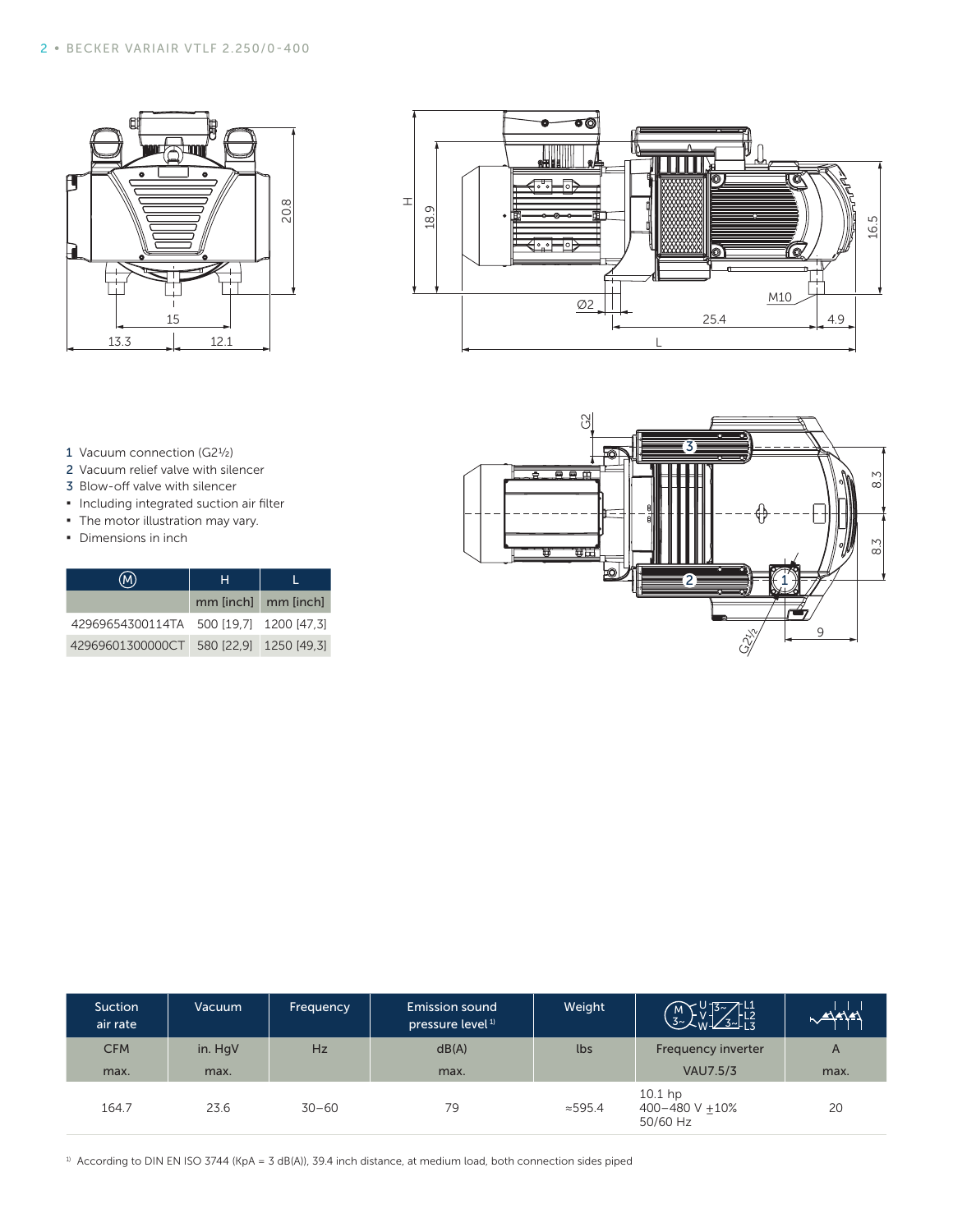